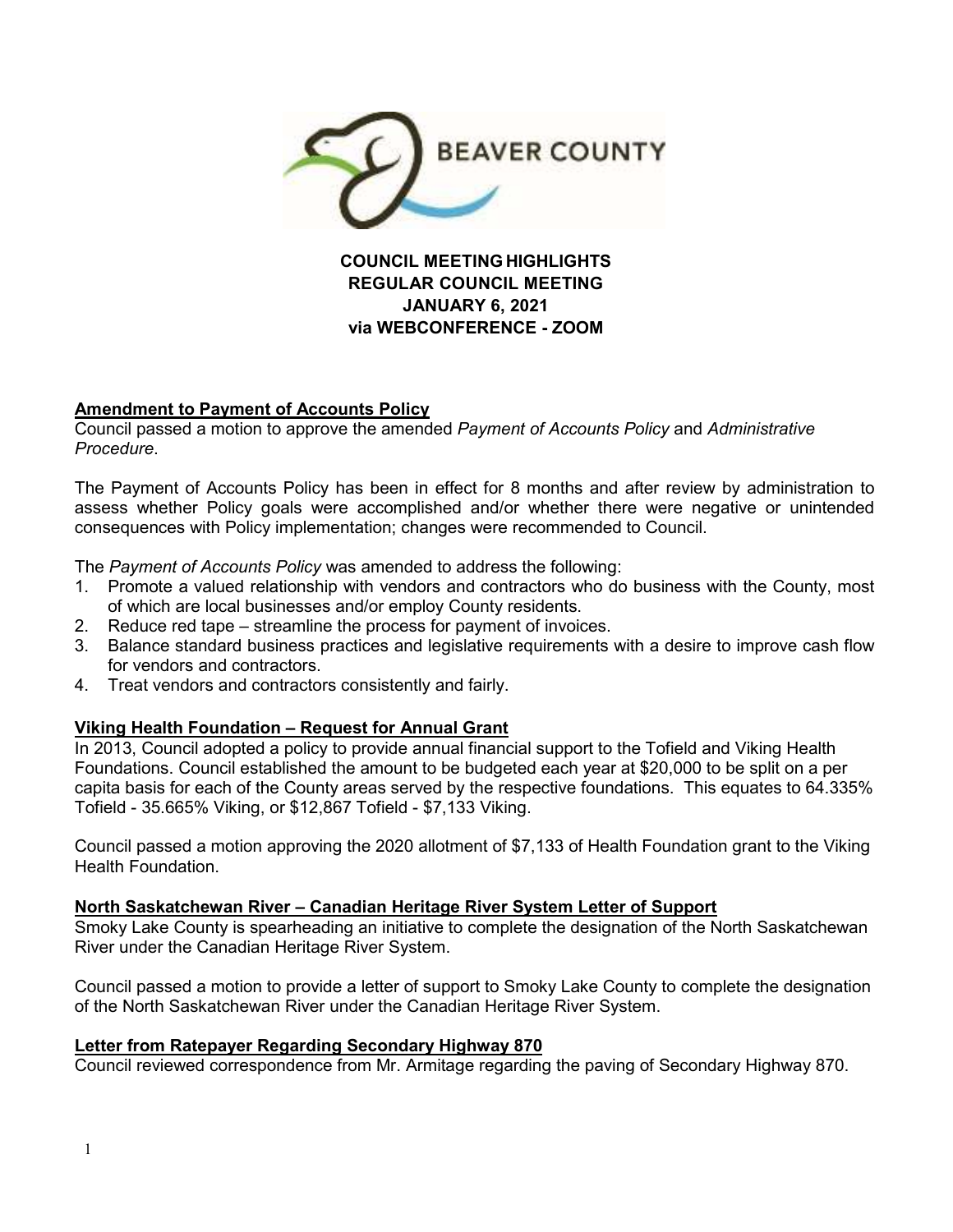Council passed a motion directing administration to advise Mr. Armitage that Council is lobbying the provincial Government for the paving of Secondary Highway 870 and further that administration follow up with Alberta Transportation regarding paving projects in the area.

## **Response Regarding Secondary Highway 626**

In October 2020, Council forwarded a letter to MLA Jackie Lovely regarding the paving of Secondary Highway 626, between the Town of Tofield and Central Beaver County north of Ryley. MLA Lovely forwarded the letter to the Minister of Transportation, Honourable Ric McIver. Council reviewed the response received from Honourable Ric McIver advising that he recognizes that paving the remaining portion of Secondary Highway 626 is important, however there are approximately 4,000 km of gravel highways in Alberta, as well as other Provincial road projects etc. With limited funding and based on traffic volumes the paving of the remaining portion of Secondary Highway 626 is not on the current threeyear Provincial Construction Program.

# **MNP LLP – 2020 Financial Audit Plan**

Benji Waser and Tanner Bowers, MNP LLP, attended the meeting and reviewed the 2020 Financial Audit Plan.

## **Highway 14 Regional Water Services Commission – Increase to Urban Monthly Fixed Charge**

Council reviewed a notice from the Highway 14 Regional Water Services Commission advising that urban monthly fixed charge will increase from \$28.40 to \$40.80 effective February 1, 2021. As well the urban commodity flow rate will increase from \$3.695 to \$3.7555 per cubic meter.

## **Rural Municipalities of Alberta – Members Survey**

Council completed a Rural Municipalities of Alberta Members Survey on Board Governance.

## **Closed Session**

# **Division 2, Section 16 of Alberta Freedom of Information and Protection of Privacy Act – Disclosure Harmful to Business Interests of Third Party – Universal Broadband Fund**

Council passed a motion to advise the Federal Government that Beaver County prefers not to apply for the current UBF fund application dates in 2021, and does not select either of the two submitted proposals, as they prefer to let private applications be submitted for Beaver County; as well Beaver County has provided letters of supports for two private applicants

Council directed Administration that a letter be sent to MP Kurek asking if there will be future intake dates to the UBF, as County Council does not wish to compete with private applications in the 2021 UBF application process.

#### **Division 2, Section 17 of Alberta Freedom of Information and Protection of Privacy Act – Disclosure Harmful to Personal Privacy (Personnel) - Viking/Beaver Family Community Support Services Public At Large Member Appointment**

Council passed a motion appointing Debbie Oracheski, as the Viking/Beaver County Public-at-Large Member, representing the Kinsella area, with the term expiring October 31, 2021.

The next Regular Council meeting is scheduled for Wednesday, January 20, 2021, commencing at 8:30 am, to be conducted via Zoom.